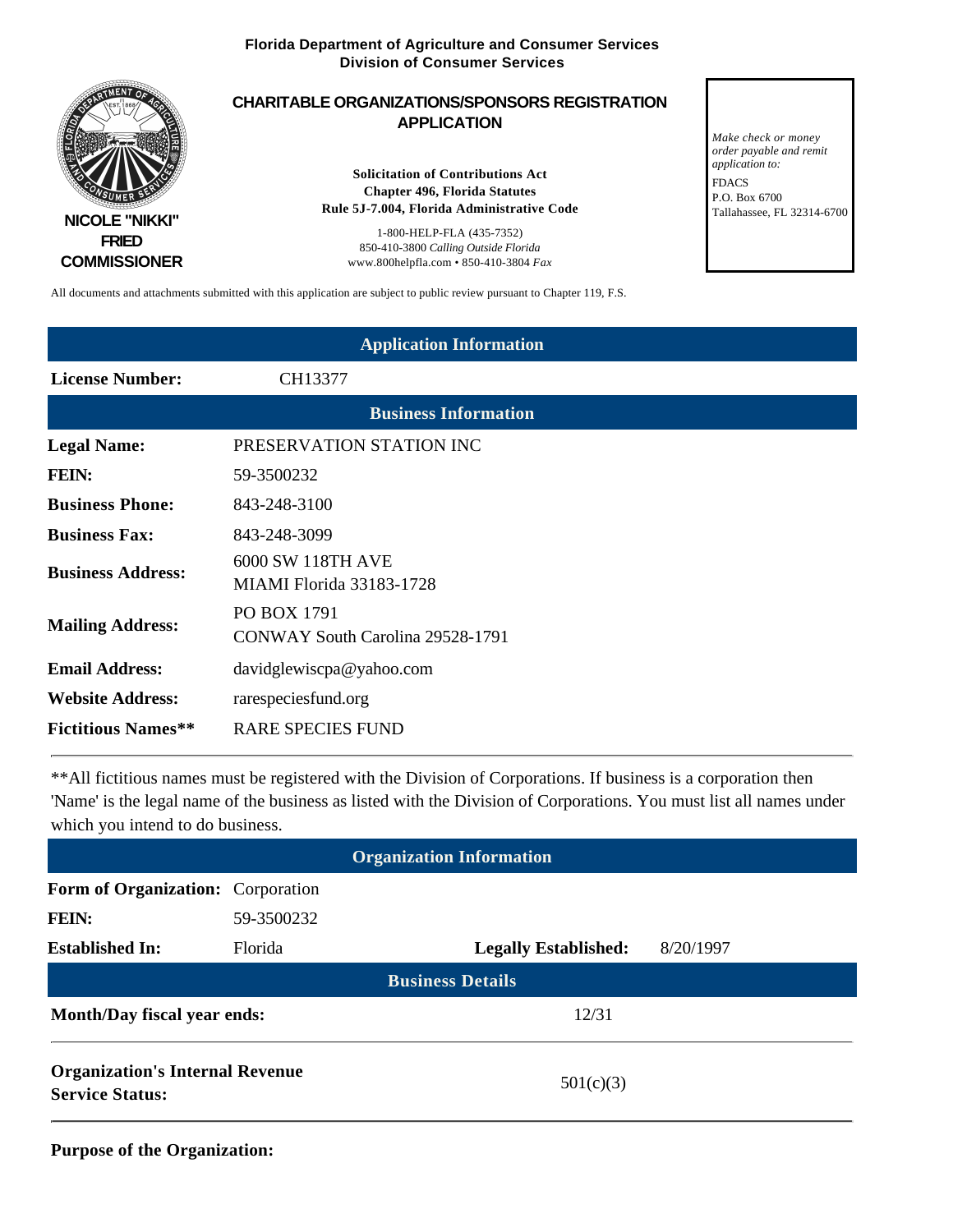FURTHER THE PRESRVATION OF TIGERS, ELEPHANTS,RHINOS, LIONS, ETC. IN THE WORLD AND IN THE UNITED STATES. EDUCATE PEOPLE ON THEIR HABITS AND CONSERVATION OF ANIMAL HOME.

### **Purpose for which the contributions are used:**

CARE AND MAINTENANCE OF ANIMAL COLLECTION, CAGE CONSTRUCTION TRANSPORT, VET CARE, DIETARY NEEDS, (INCL. SUPPLEMENTATION), AND ENRICHMENT ITEMS. GENERAL OPERATING EXPENSES.

# **Major Program activities:** EDUCATION OF WILDLIFE ANIMALS TO THE GENERAL PUBLIC. PREVENTION OF ANIMAL ABUSE.

| <b>License History</b>                                                       |                |
|------------------------------------------------------------------------------|----------------|
| Is this organization authorized by any other state to solicit contributions: | N <sub>0</sub> |
| Has this organization been engaged in Unlawful practices?:                   | No.            |
| Has the organization had its registration denied?:                           | No.            |

Has the organization voluntarily entered into an assurance of voluntary compliance(AVC)  $_{\rm No}$  or agreement similiar to Florida Statutes?:

**Have all directors, officers and trustees read and complied with the conflict of interest** statement for the organization?:

| <b>Owner/Management Information</b> |                                                                                                                                                                                                                                                                                                                                                                                                                                                                                                                                                 |  |  |
|-------------------------------------|-------------------------------------------------------------------------------------------------------------------------------------------------------------------------------------------------------------------------------------------------------------------------------------------------------------------------------------------------------------------------------------------------------------------------------------------------------------------------------------------------------------------------------------------------|--|--|
| <b>Officer 1</b>                    |                                                                                                                                                                                                                                                                                                                                                                                                                                                                                                                                                 |  |  |
| <b>Name:</b>                        | <b>BHAGAVAN ANTLE</b>                                                                                                                                                                                                                                                                                                                                                                                                                                                                                                                           |  |  |
| Title:                              | In Charge of Distribution<br>In Charge of Solicitation<br>President<br>Vice President                                                                                                                                                                                                                                                                                                                                                                                                                                                           |  |  |
| <b>Phone:</b>                       | 843-254-7507                                                                                                                                                                                                                                                                                                                                                                                                                                                                                                                                    |  |  |
| <b>Address:</b>                     | 6000 SW 118TH AVE<br>MIAMI Florida 33183-1728                                                                                                                                                                                                                                                                                                                                                                                                                                                                                                   |  |  |
|                                     | <b>Criminal History Questions</b>                                                                                                                                                                                                                                                                                                                                                                                                                                                                                                               |  |  |
| 1.                                  | Is this person exempt from Public Records? [s. 119.071(4), F.S.] $No$                                                                                                                                                                                                                                                                                                                                                                                                                                                                           |  |  |
| 2.                                  | Is this person compensated? $No$                                                                                                                                                                                                                                                                                                                                                                                                                                                                                                                |  |  |
| 3.                                  | Has this person been convicted of, found guilty of, pled guilty or nolo contendere to, or been incarcerated<br>within the last 10 years as a result of having previously been convicted of, or found guilty of, or pled guilty<br>or nolo contendere to, any felony, or crime involving fraud, theft, larceny, embezzlement, fraudulent<br>conversion, misappropriation of property, or any crime arising from the conduct of a solicitation for a<br>charitable organization or sponsor within the last 10 years? [s. 496.405(2)(d)5, F.S.] No |  |  |
|                                     |                                                                                                                                                                                                                                                                                                                                                                                                                                                                                                                                                 |  |  |

**4.** Has this person been enjoined from violating any law relating to a charitable solicitation? [s.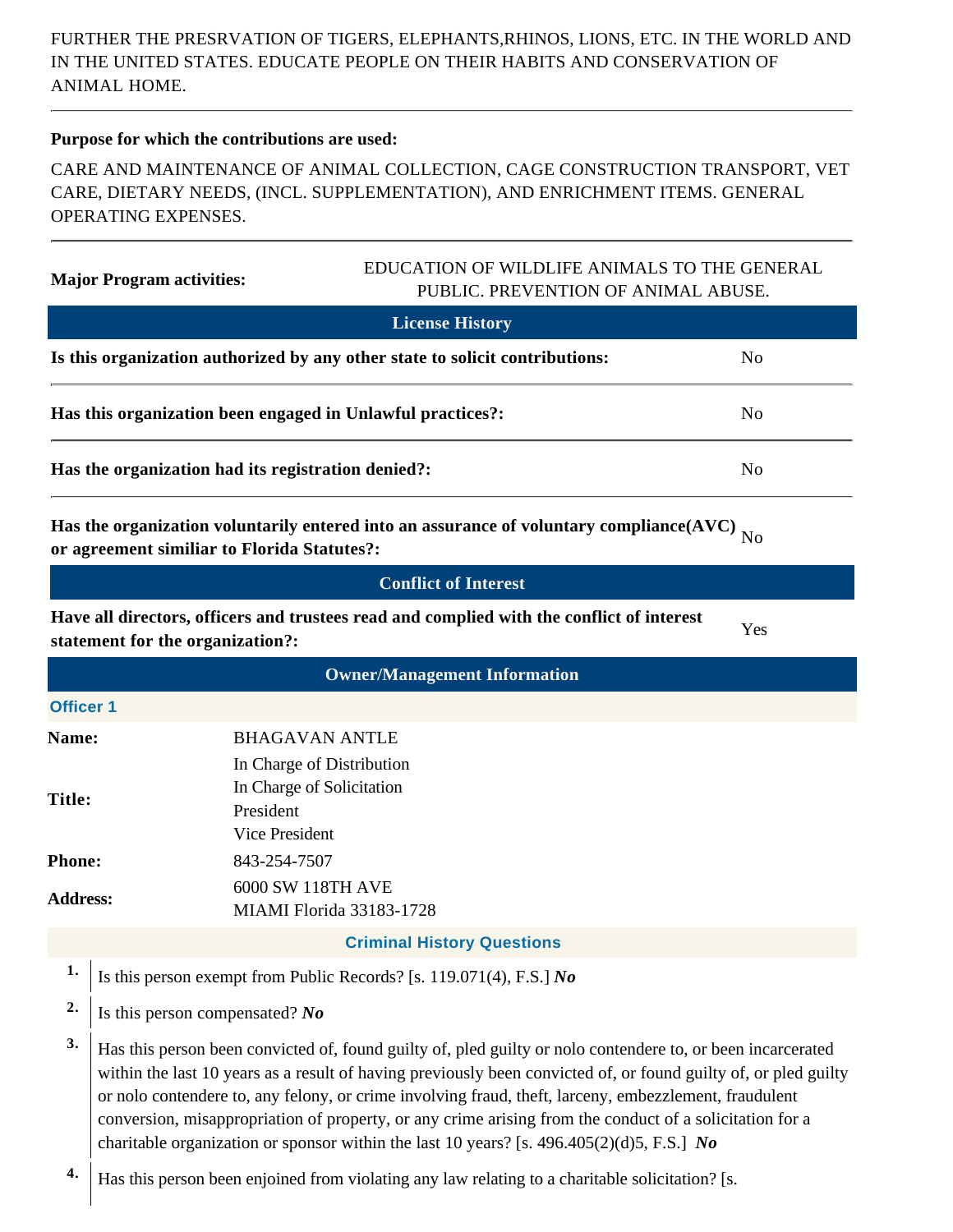# 496.405(2)(d)6, F.S.] *No*

#### **Officer 2**

| Name:           | <b>MOKSHA BOYBEE</b>     |
|-----------------|--------------------------|
|                 | Director                 |
| Title:          | Treasurer                |
| <b>Phone:</b>   | 813-690-3096             |
|                 | 6000 SW 118TH AVE        |
| <b>Address:</b> | MIAMI Florida 33183-1728 |

## **Criminal History Questions**

- **1.** Is this person exempt from Public Records? [s. 119.071(4), F.S.] *No*
- **2.** Is this person compensated? *No*
- **3.** Has this person been convicted of, found guilty of, pled guilty or nolo contendere to, or been incarcerated within the last 10 years as a result of having previously been convicted of, or found guilty of, or pled guilty or nolo contendere to, any felony, or crime involving fraud, theft, larceny, embezzlement, fraudulent conversion, misappropriation of property, or any crime arising from the conduct of a solicitation for a charitable organization or sponsor within the last 10 years? [s. 496.405(2)(d)5, F.S.] *No*
- **4.** Has this person been enjoined from violating any law relating to a charitable solicitation? [s. 496.405(2)(d)6, F.S.] *No*

#### **Officer 3**

| Name:                             |                                                                                                                                                                                                                                                                                                                                         | <b>CHINA YORK</b>                             |  |
|-----------------------------------|-----------------------------------------------------------------------------------------------------------------------------------------------------------------------------------------------------------------------------------------------------------------------------------------------------------------------------------------|-----------------------------------------------|--|
| Title:                            |                                                                                                                                                                                                                                                                                                                                         | Secretary                                     |  |
| <b>Phone:</b>                     |                                                                                                                                                                                                                                                                                                                                         | 843-333-4118                                  |  |
| <b>Address:</b>                   |                                                                                                                                                                                                                                                                                                                                         | 6000 SW 118TH AVE<br>MIAMI Florida 33183-1728 |  |
| <b>Criminal History Questions</b> |                                                                                                                                                                                                                                                                                                                                         |                                               |  |
|                                   | Is this person exempt from Public Records? [s. 119.071(4), F.S.] No                                                                                                                                                                                                                                                                     |                                               |  |
| $\mathbf{2}$ .                    | Is this person compensated? No                                                                                                                                                                                                                                                                                                          |                                               |  |
| 3.                                | Has this person been convicted of, found guilty of, pled guilty or nolo contendere to, or been incarcerated<br>within the last 10 years as a result of having previously been convicted of, or found guilty of, or pled guilty<br>or nolo contendere to, any felony, or crime involving fraud, theft, larceny, embezzlement, fraudulent |                                               |  |

- conversion, misappropriation of property, or any crime arising from the conduct of a solicitation for a charitable organization or sponsor within the last 10 years? [s. 496.405(2)(d)5, F.S.] *No*
- **4.** Has this person been enjoined from violating any law relating to a charitable solicitation? [s. 496.405(2)(d)6, F.S.] *No*

#### **Officer 4**

| FERRANTE RAJANI                                      |
|------------------------------------------------------|
| Director                                             |
| 843-254-1487                                         |
| 6000 SW 118TH AVE<br><b>MIAMI</b> Florida 33183-1728 |
|                                                      |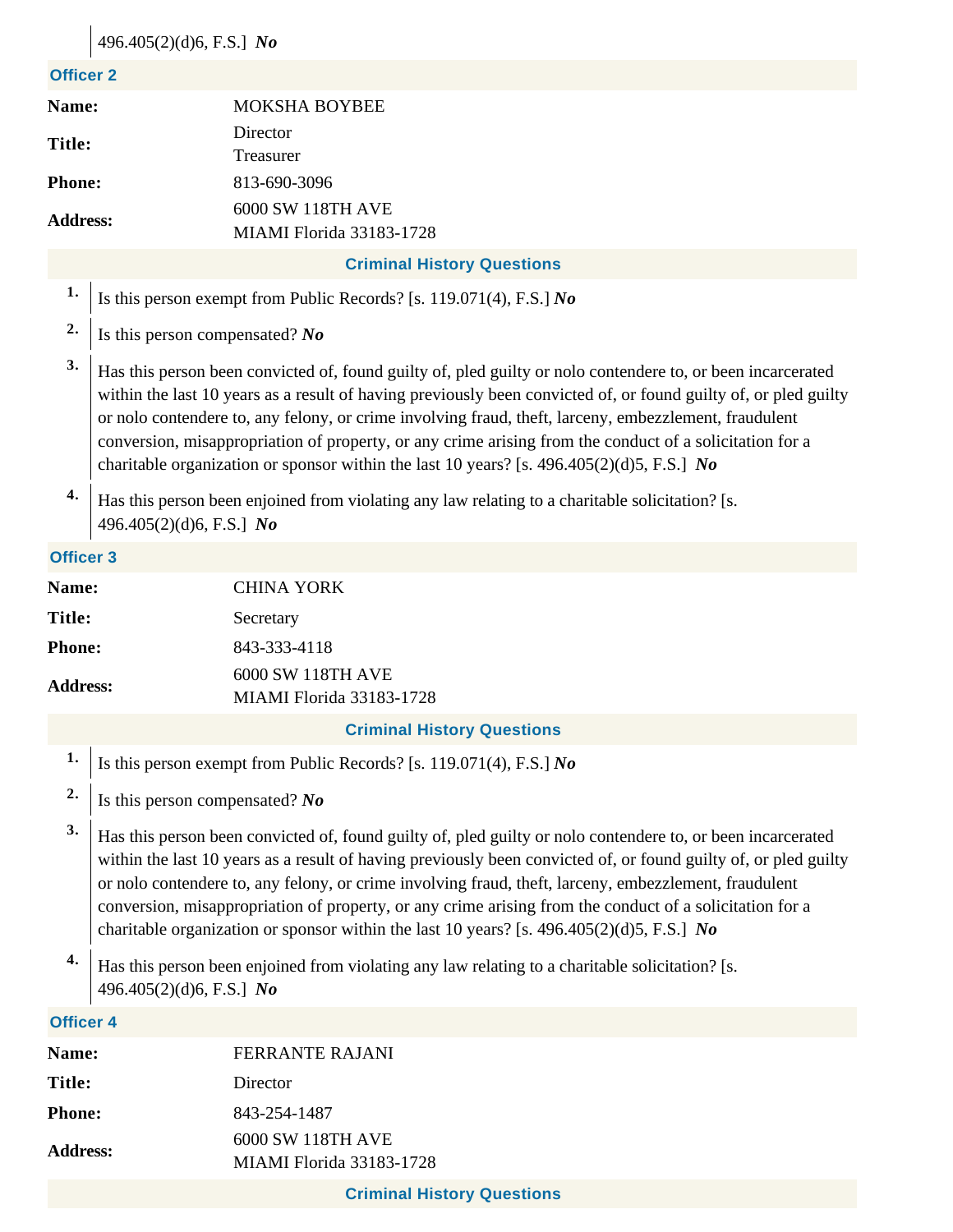- **1.** Is this person exempt from Public Records? [s. 119.071(4), F.S.] *No*
- **2.** Is this person compensated? *No*
- **3.** Has this person been convicted of, found guilty of, pled guilty or nolo contendere to, or been incarcerated within the last 10 years as a result of having previously been convicted of, or found guilty of, or pled guilty or nolo contendere to, any felony, or crime involving fraud, theft, larceny, embezzlement, fraudulent conversion, misappropriation of property, or any crime arising from the conduct of a solicitation for a charitable organization or sponsor within the last 10 years? [s. 496.405(2)(d)5, F.S.] *No*
- **4.** Has this person been enjoined from violating any law relating to a charitable solicitation? [s. 496.405(2)(d)6, F.S.] *No*

### **Officer 5**

| Name:           | <b>KODI ANTLE</b>                                                                                                                                                                                                                                                                                                                                                                                                                                                                                                                               |  |  |
|-----------------|-------------------------------------------------------------------------------------------------------------------------------------------------------------------------------------------------------------------------------------------------------------------------------------------------------------------------------------------------------------------------------------------------------------------------------------------------------------------------------------------------------------------------------------------------|--|--|
| <b>Title:</b>   | Director                                                                                                                                                                                                                                                                                                                                                                                                                                                                                                                                        |  |  |
| <b>Phone:</b>   | 843-248-3100                                                                                                                                                                                                                                                                                                                                                                                                                                                                                                                                    |  |  |
| <b>Address:</b> | 6000 SW 118TH AVE<br><b>MIAMI</b> Florida 33183-1728                                                                                                                                                                                                                                                                                                                                                                                                                                                                                            |  |  |
|                 | <b>Criminal History Questions</b>                                                                                                                                                                                                                                                                                                                                                                                                                                                                                                               |  |  |
| 1.              | Is this person exempt from Public Records? [s. 119.071(4), F.S.] No                                                                                                                                                                                                                                                                                                                                                                                                                                                                             |  |  |
| 2.              | Is this person compensated? No                                                                                                                                                                                                                                                                                                                                                                                                                                                                                                                  |  |  |
| 3.              | Has this person been convicted of, found guilty of, pled guilty or nolo contendere to, or been incarcerated<br>within the last 10 years as a result of having previously been convicted of, or found guilty of, or pled guilty<br>or nolo contendere to, any felony, or crime involving fraud, theft, larceny, embezzlement, fraudulent<br>conversion, misappropriation of property, or any crime arising from the conduct of a solicitation for a<br>charitable organization or sponsor within the last 10 years? [s. 496.405(2)(d)5, F.S.] No |  |  |
| 4.              | Has this person been enjoined from violating any law relating to a charitable solicitation? [s.                                                                                                                                                                                                                                                                                                                                                                                                                                                 |  |  |

496.405(2)(d)6, F.S.] *No*

**Other Locations:** Not Applicable

**Employee Information Other Employees:** Not Applicable **Branch offices, Chapters or Affiliates**

| $11011$ ppm $1010$             |
|--------------------------------|
| <b>Professional Solicitors</b> |
| Not Applicable                 |
| <b>Fundraising Consultants</b> |
| Not Applicable                 |
| <b>Commercial Co-venturers</b> |
| Not Applicable                 |
| <b>Financial Statement</b>     |
|                                |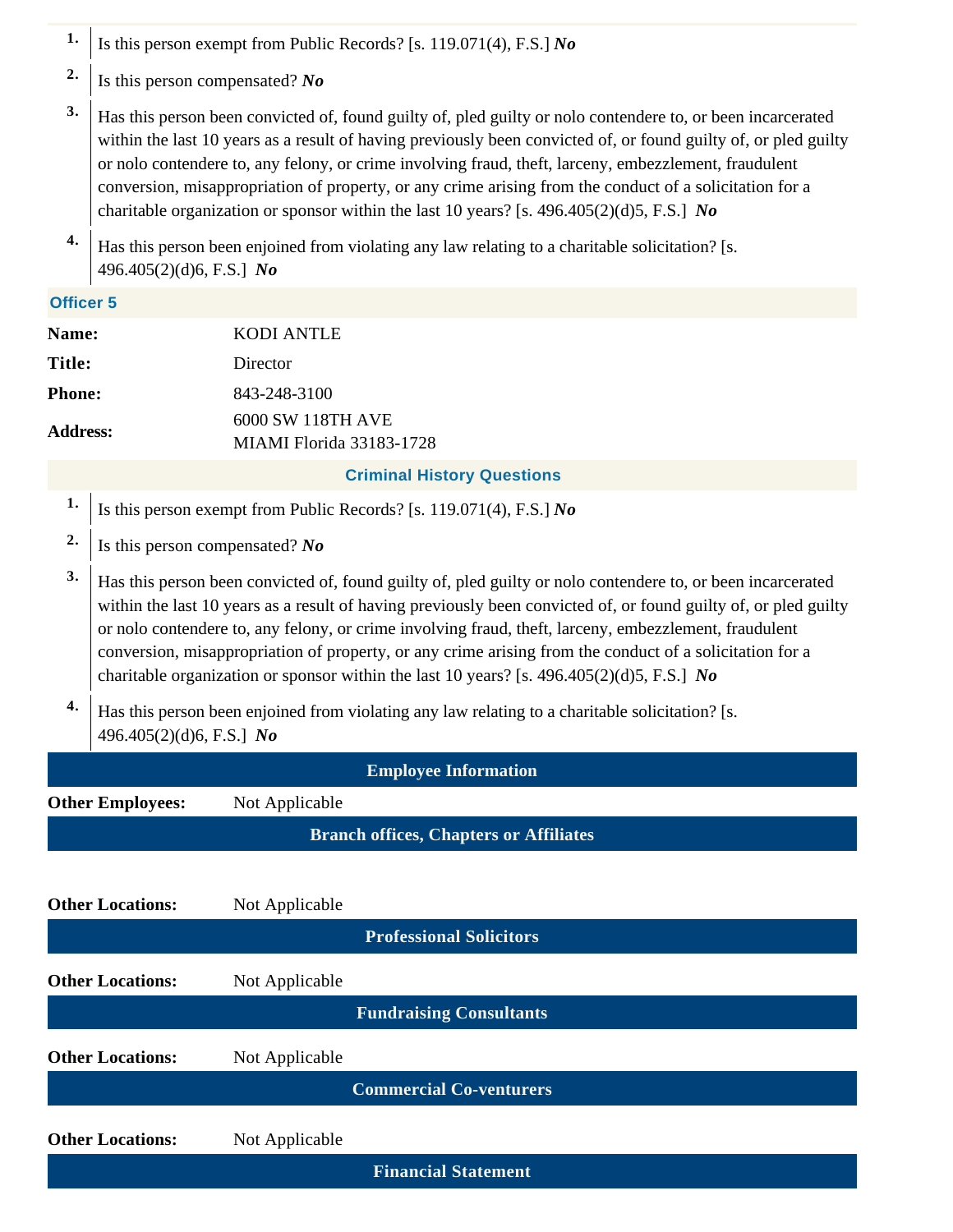| <b>Fiscal year ending:</b>            | 12/31/2018                                                                                                                                               |                |
|---------------------------------------|----------------------------------------------------------------------------------------------------------------------------------------------------------|----------------|
| <b>Financial statement</b><br>source: | 990 w/all attached Schedules                                                                                                                             |                |
| <b>Uploads Attached:</b>              | Yes                                                                                                                                                      |                |
| <b>Attached Documents</b>             |                                                                                                                                                          |                |
|                                       | 1. Name: SKMBT36319062010070.pdf                                                                                                                         |                |
| <b>Type:</b> Financial Information    |                                                                                                                                                          |                |
| Desc: 2018 990                        |                                                                                                                                                          |                |
|                                       | <b>Supporting Documents (List of Sources and Amounts)</b>                                                                                                |                |
|                                       | 1. Name: SKMBT36319062010090.pdf                                                                                                                         |                |
|                                       | Type: Conflict of interest annual certification                                                                                                          |                |
| Desc: 2018 Conflict of Interst        |                                                                                                                                                          |                |
|                                       | <b>Application Questionnaire</b>                                                                                                                         |                |
|                                       | Did the charitable organization or sponsor receive \$25,000 or more in total revenue during the                                                          | Yes            |
| immediately preceding fiscal year?:   |                                                                                                                                                          |                |
|                                       | Are the fundraising activities of the charitable organization or sponsor carried on by any<br>compensated volunteers, members, or officers ?:            | No             |
| paid to any officer or member?:       | Are any part of the assets or income of the organization or sponsor inured to the benefit of or                                                          | N <sub>o</sub> |
|                                       | Does the charitable organization or sponsor utilize a professional fundraising consultant,<br>professional solicitor, or commercial co-venture?:         | N <sub>o</sub> |
|                                       | <b>Registration application Type</b>                                                                                                                     |                |
| <b>Registration Application Type:</b> | Charitable                                                                                                                                               |                |
| <b>Registration Fee:</b>              | 125                                                                                                                                                      |                |
|                                       | <b>Preparer Information</b>                                                                                                                              |                |
| <b>First Name:</b>                    | DAVID G                                                                                                                                                  |                |
| <b>Last Name:</b>                     | <b>LEWIS</b>                                                                                                                                             |                |
| <b>Phone Number:</b>                  | 843-248-3100                                                                                                                                             |                |
|                                       | <b>Signature Information</b>                                                                                                                             |                |
| $\ast \sqrt{2}$                       | I declare under penalty of perjury that all of the information provided in this application and in any<br>exhibits attached hereto, is true and correct. |                |
| and further state as follows:         |                                                                                                                                                          |                |
| ∗ ⊮                                   | I have read the registration application and know the contents thereof; and                                                                              |                |
|                                       | The registration application is made for the purpose of complying with the provisions of Chapter 496,                                                    |                |

 $\ast$   $\overline{\mathbb{R}^{\ast}}$ 

Florida Statutes, Solicitation of Contributions Act